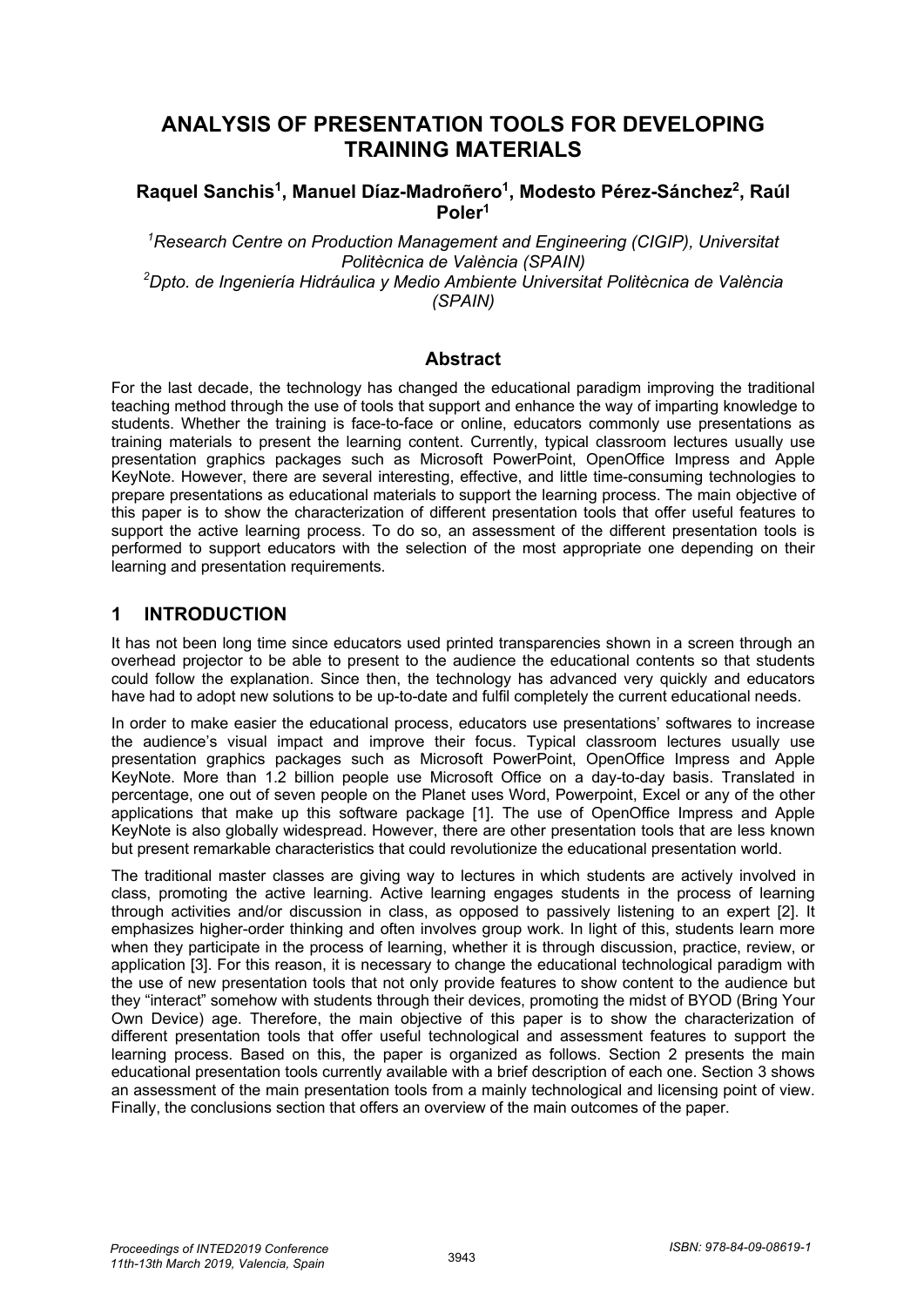### **2 PRESENTATION TOOLS**

The review is mainly focused on technological issues, students' assessment, the languages in which the tools are available and licence aspects as most of the presentation tools have common features such as adding images, audio…; customizing text, background,…; sharing content; among others.

The presentation tools analysed in this paper are (alphabetically ordered): Buncee [4], Google slides [5], Haiku Deck [6], Lesson Up [7], NearPod [8], Pear Deck [9], PowToon [10], Prezi [11], Sutori [12] and Visme [13]. Most of them present the following main characteristics from a user viewpoint. For this reason, these features have not been analysed in detail in section 3, since they are common to almost all the presentation tools:

- Background: The background can be created from scratch or users can use an already developed one and customize it. The different presentation tools have a library and/or repository of templates created by others users that can be used to create new presentations. These templates are classified by subject or category depending on the tool.
- Images and pdf: Images in different formats can be added to the presentation from the users' computer, an URL or searching images on any search engine.
- Videos and audio: In the presentation tools, videos and audio files can be inserted from Youtube (it can be searched directly from the application), pasting directly the URL or searching it through different search engines.
- Text. The different presentation tools offer diverse options to customize the text of the presentation slides (edit, size, type, …).
- Messages and quotes: The presentation tools allow to add predefined set of sentences classified by subject.
- Drawing: All the presentation tools allow educators to insert predefined drawing objects and some of them allow to add freehand drawing elements.
- Stickers: Some of the presentation tools are prepared to add predesigned images classified by different categories.
- Layers: Most of the presentation tools work on layers, that is, the different levels at which users can place an object or image file.
- Animation: The presentation tools offer a set of effects which can be applied to objects so that they will animate in the slide show.
- Sharing: Upon completion, a presentation can be shared publicly or privately via social media or email.

The previous characteristics are the most popular ones that most of the presentation tools have. In general terms, educators can integrate content from both external and internal sources as well as create content directly on each slide. The tools provide ease of accessibility and preview without the educators ever navigating away from the slide. However, there are more presentation tools that the ones analysed in section 3. Some of the presentation tools have not been analysed in this research as they present features different from the objective of this paper and/or are addressed to businesses instead of to educational purposes. This paper is focused on presentation tools technologically advance that allow educators: (i) to evaluate students' responses instantly; (ii) to work on different Learning Management Systems (LMS); (ii) to be presented in different alternatives (web, mobile or desktop applications...); (iv) to use them on a free basis; among others... During the analysis, the following presentation tools have been also found, although as aforementioned, they are out of the scope of this study:

- Mentimeter [14]. It is a tool focused on creating graphics at an instant using students' input but with few features to combine with traditional presentations. It is similar to a quiz game application to offer an overview of the students' responses. A review of the quiz game applications can be found in [15].
- Tellegami [16] Tool focused on the creation of animated video presentations.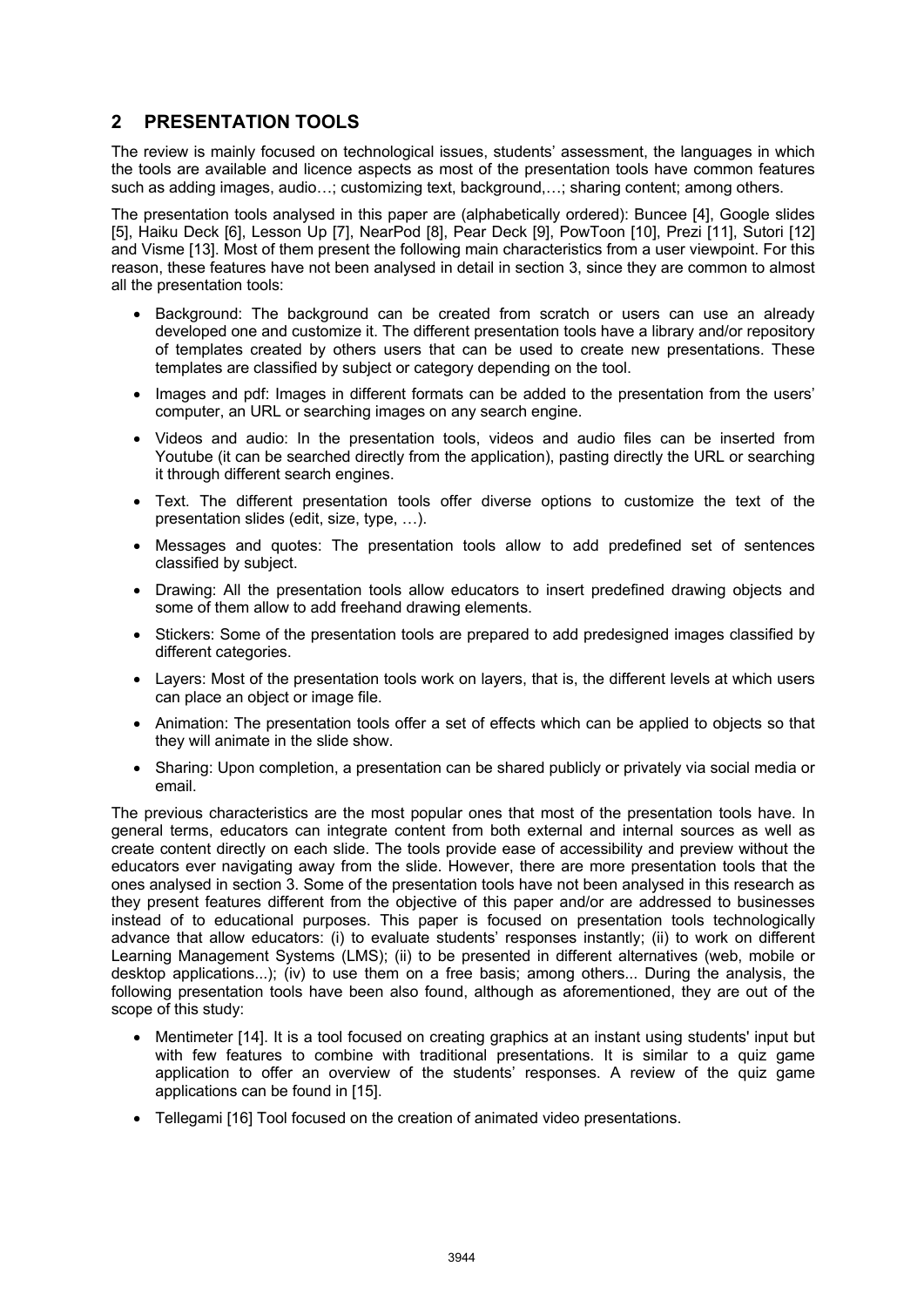• SlideShare [17]. It is a free service that provides a hosting space for presentations, constituting a repository of slides and presentations classified by subjects. SlideShare offers users the ability to upload and share in public or private way; documents in Adobe PDF (.pdf), Microsoft Word (.doc, .docx and .rtf) and OpenOffice (.odt) and most plain text documents (.txt), and even some audio and video formats; with the goal of making knowledge sharing easy.

#### **2.1 Buncee**

Buncee is a creation and presentation tool for students and educators to create interactive classroom content. Buncee's interactive, drag and drop interface helps students and educators create engaging multimedia projects and presentations to increase interactivity and flip the classroom [4].

Buncee is a web-based solution and the Buncee app can be downloaded in Apple's App Store, as well as for Windows 10 at the Microsoft Store. Educators can create and share Buncee's for free, but features like organizing a class and recording audio must be purchased as part of a Buncee Plus plan [18]. It allows educators to create presentations based on files already created by other users. It has a structured library with all the presentations created classified by subjects, educational category, public or private …. among others. Buncee has different options to shape the presentations such as: background; add images, audio, videos; students' assessment (free response and multiple choice questions). Moreover, it allows educators to send to different electronic addresses the link of the presentation and to generate the code to embed the presentation in a Google site or blog.



*Figure 1. Buncee User interface [4].*

### **2.2 Google Slides**

It is a free, web-based software offered by Google and hold on Google Drive. Google Slides is available as a web application, mobile app and as a desktop application. Multiple people can work on a presentation at the same time, and the changes can be seen (using a tracking service) by the people who are working on it. Moreover, every change in the presentation is automatically saved. The users interface and the options of Google Slides are very similar to the ones offered by Microsoft PowerPoint as both are compatible.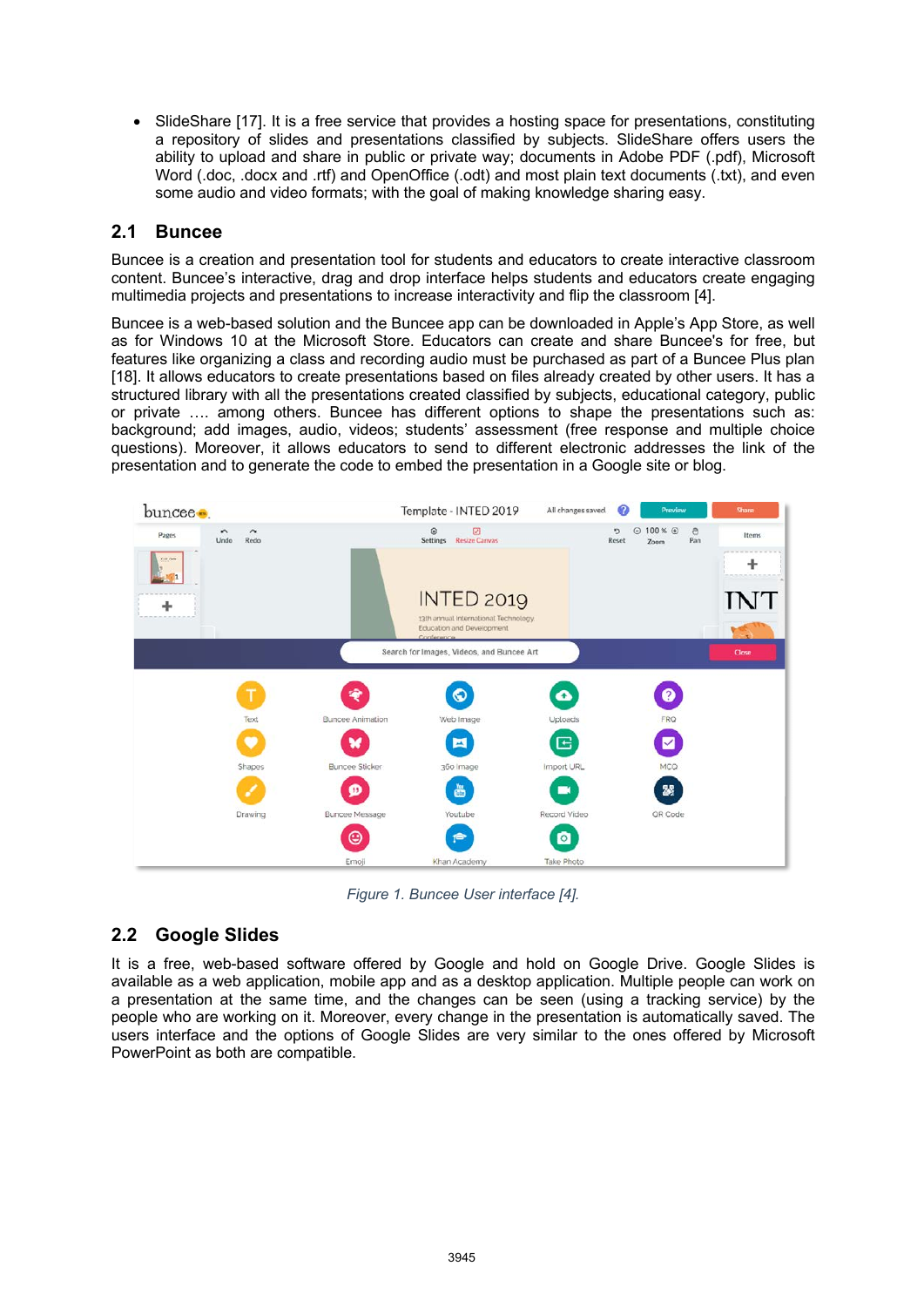

*Figure 2. Google Slides User interface [5].*

## **2.3 Haiku Deck**

Haiku Deck is a presentation creation website and app (for iOS) that uses images, text, audio, and video to make presentations that foster extemporaneous explanation instead of reading from the slides. Educators can choose from pre-loaded themes, millions of Creative Commons stock photographs, personal images, charts, graphs, and colours, and then add text to present information slide by slide. Presentations can be shared on the public web or via link, email, or social media. Presentations can also be exported as MP4 videos (with or without audio narration) or downloaded in PowerPoint, Keynote, or Google Slides [19].Haiku Deck works with LMS systems like Edmodo, Schoology, Canvas, Moodle, and Blackboard.



*Figure 3. Haiku Deck User interface [6].*

# **2.4 Lesson Up**

It is a web-based interactive lesson platform that integrates slides, images, videos, websites, maps, Kahoot-style quizzes [15], and open-ended questions [7]. With this application, educators can use the training materials developed to present lessons in class, while students have the presentation on their devices, but educators can also assign lessons to students for homework. The application allows educators to make annotations on the screen and show or not their screen to student devices. Moreover, the lessons can be assigned to specific students instead of the whole class. Educators can share lessons with each other via a link or by posting them in the LessonUp library [20]. There is a basic version that is free and two other versions, one addressed to educators and the other addressed to students, but both need to purchase a license.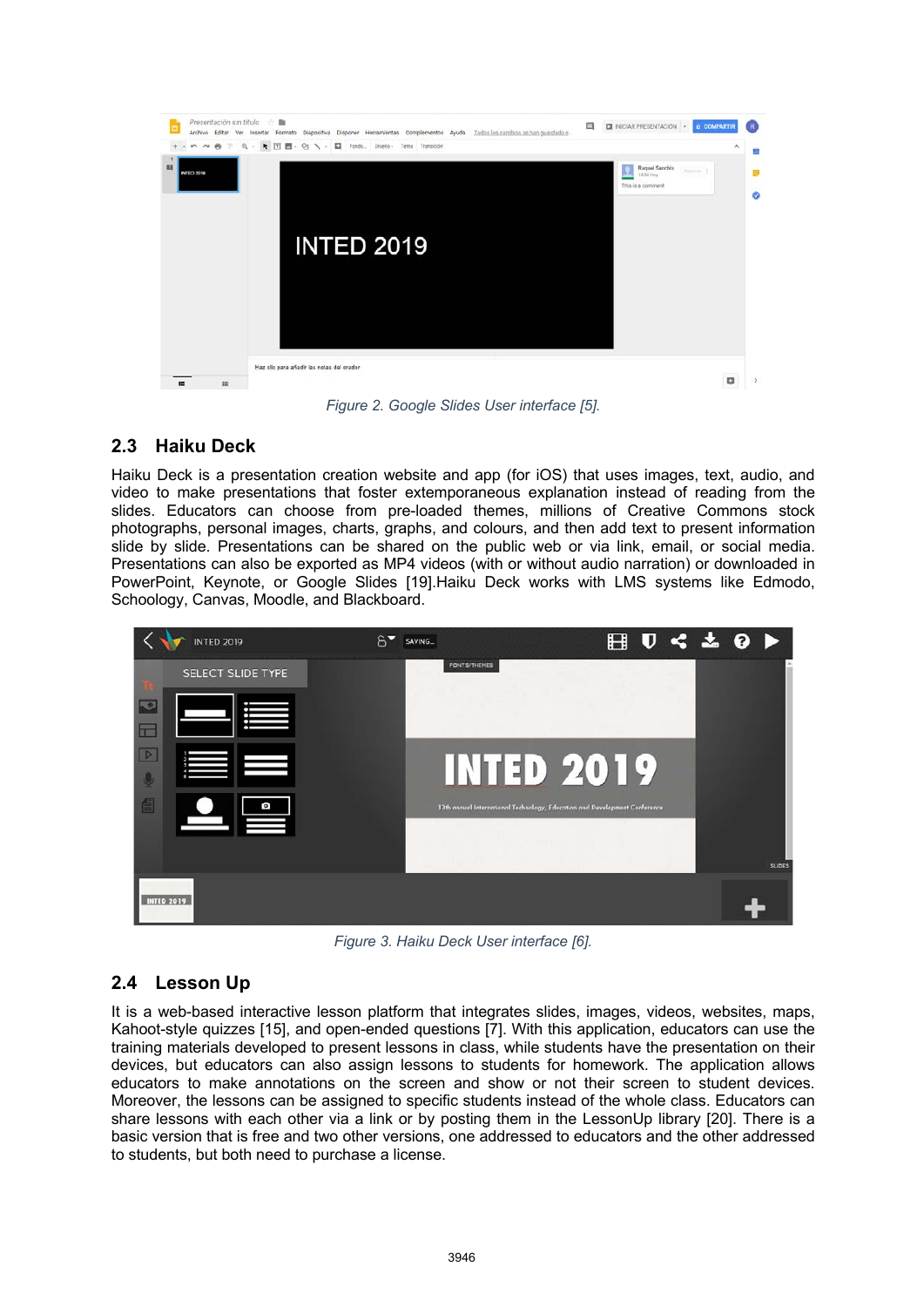

*Figure 4. LessonUp User interface [7].* 

# **2.5 NearPod**

Nearpod is an award-winning instructional software that engages students with interactive learning experiences. With Nearpod, students have the ability to participate in lessons that contain virtual reality, 3D objects, PhET (Physics Education Technology) simulations, among others [21]. Educators share a live session, students enter a code, and the lesson is casted to all devices [8].

With regard to the students' assessment, NearPod offers a great number of alternatives such as drawing on a map or diagram, responding to a poll question, posting a note or image to a collaboration board, or taking a multiple-choice quiz. It allows educators to view students' answers individually or as a class and generate post-session reports very easily.



*Figure 5. NearPod User interface [8].* 

# **2.6 Pear Deck**

Pear Deck is an interactive presentation and lesson delivery tool. Pear Deck works on all platforms and educators can show their presentations while students are visualizing them in their own devices. Pear Deck works with the LMS Google Classroom. For this reason, the first step is to get the Pear Deck for Google Slides Add-on to make assessments or interactive questions directly to Google Slides [9].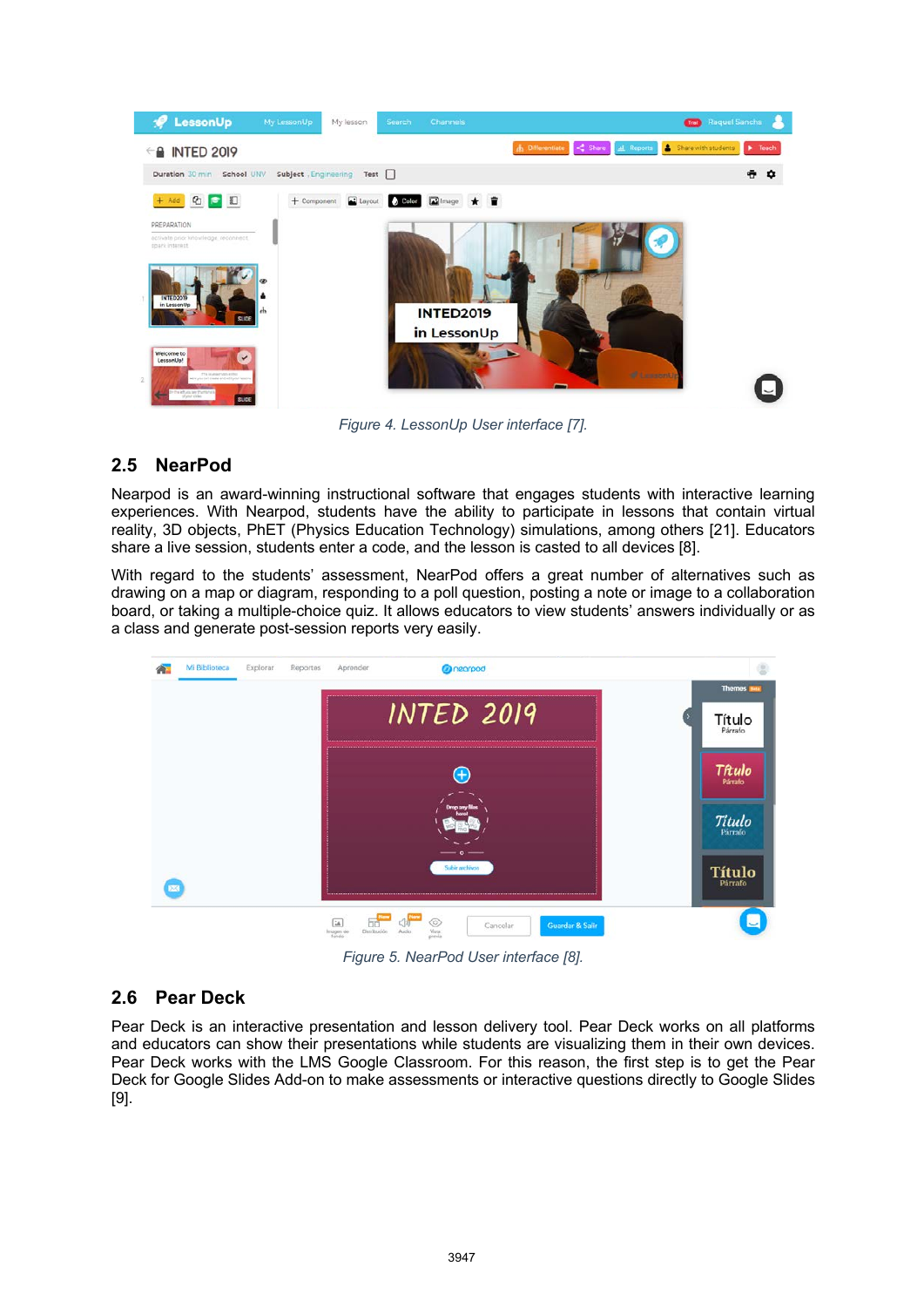| Saved<br>Draft | $$<br>Ready to publish?<br>$\overline{R}$                                                       |
|----------------|-------------------------------------------------------------------------------------------------|
|                | <b>INTED 2019</b><br>13th annual International Technology, Education and Development Conference |
| $\times$       | ⊙<br>(5)<br>$\langle \rangle$<br>$l=-1$ .<br>u<br>Add an image                                  |

*Figure 6. Pear Deck User interface [9].* 

Pear Deck enables students' assessments through draggable (for matching quizzes), drawing, text, number, and multiple choice responses. Educators can view students' responses immediately, as well as post the results anonymously on-screen for all students to see [22].

## **2.7 PowToon**

PowToon is a tool to create animated slideshow presentations that present like videos. PowToon is available on the website or Chrome app. Educators can design presentations using ready-made templates or start from scratch. The tool enables to add text, images, simple animations, short videos, stickers, transition effects, borders, among others. Users can search for images and videos on PowToon, or they can upload or import their own. It is a very simple tool even for inexperienced users [10].



*Figure 7. PowToon User interface [10].* 

# **2.8 Prezi**

Prezi is a presentation tool to explore and share ideas about a virtual document based on cloud computing (software as a service). The software is characterized by its graphic interface with zoom, which allows educators to have a more near or far vision from the presentation area, in a 2.5D space [11].

The tool is used as a bridge platform between linear and nonlinear information, and as a presentation tool for the exchange of ideas, in a free or structured way. Text, images, videos and other media resources can be placed on the presentation As aforementioned, it uses a zooming user interface, so educators can define the relative size of the objects, text…, the position and how they will be moved, creating a mental map.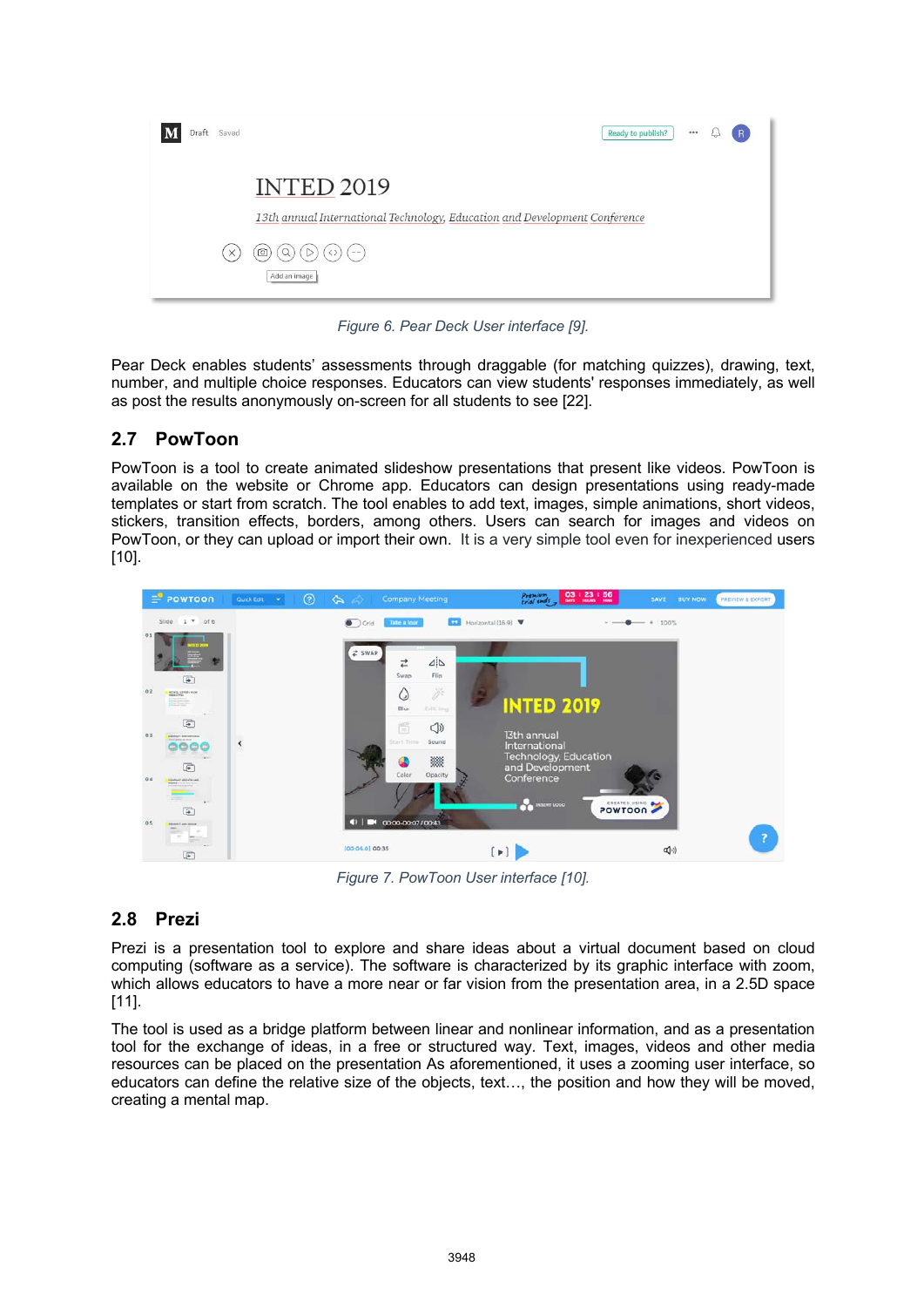

*Figure 8. Prezi User interface [11].* 

### **2.9 Sutori**

Sutori is a digital learning tool that enables educators to create and share projects collaboratively [12]. Project, created on Sutori stories, is a broad term for the wide variety of presentations and creative options. Sutori enables to create timelines, by adding dates in headings while enjoying an original vertical lay out. It allows educators to create interactive stories through a simple and intuitive interface. Adding text, images, videos, audio files is done easily while embedding quiz questions and a commenting system add further interactivity and engagement. Sutori currently works with the following LMS systems: Blackboard, Canvas, D2L (Desire 2 Learn), Google Classroom, Haiku (PowerSchool), Moodle, and Schoology. Moreover, the creator of the presentation can give editing rights to other collaborators allowing them to edit and modify the presentation collaboratively. With regard to the students' assessment, Sutori allows to create two types of quizzes, matching and multiple choice.



*Figure 9.Sutori User interface [12].* 

### **2.10 Visme**

Visme is a cloud-based presentation tool that allows educators to create visual stories in the form of presentations, infographics and other visual content. It is considered as a content creation tool that enables to publish online, embed to a site or download for offline use [23]. There is a large number of templates that facilitate the presentation development and enables the presentation customization. It is characterized by an auto-save functionality; the ability to create own colour palettes; the ability to download as a PDF or image and to have the option of directly embedding into a page; if educators do have an image/graphic embedded on a page. Moreover, educators can edit on Visme's site and have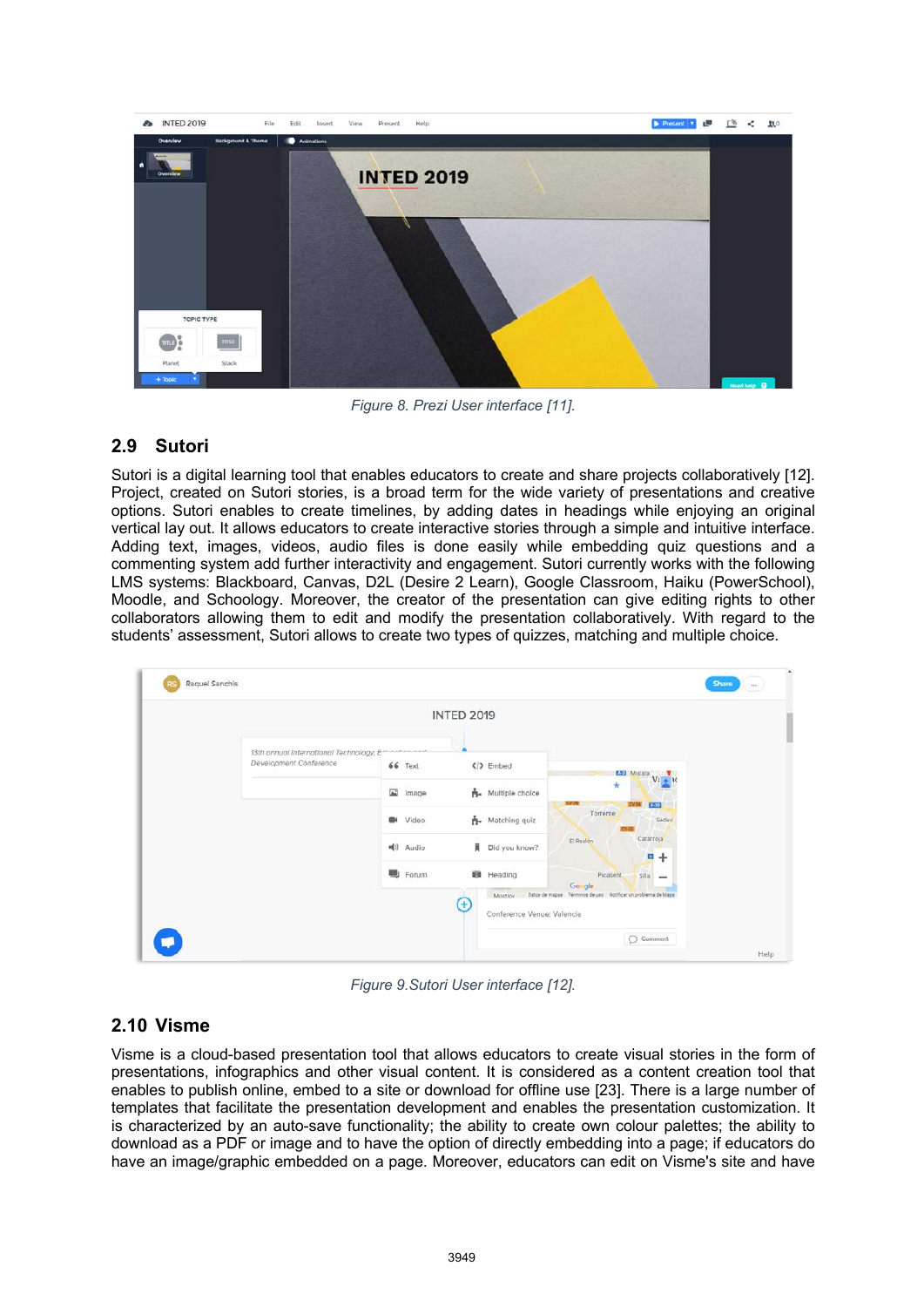the changes immediately be reproduced on a website without having to download anything new or update any other code [13].



*Figure 10.Visme User interface [13].* 

# **3 PRESENTATION TOOLS ASSESSMENT**

The choice of the most appropriate presentation tool depends on the requirements of each educator. Almost all tools present a freemium model by which the presentation tool (basic services) is provided free of charge, but money (premium) is charged for additional options. Therefore, educators can use the basic version of the presentation tools and if they need advanced features, a paid version can be used. The presentation tools are available into different languages and work with different LMS. There are tools available only as web applications, while others provide also apps to work or be visualized in mobile devices and none offers the possibility of offline working through a desktop application. Features such as students' assessments and the possibility to work simultaneously on the presentation tool are also analysed in Table 1 that shows a summary of the findings related to the different characteristics of the presentations tools analysed.

|                               | Buncee              | Google Slides          | Haiku Deck                                                     | duussad                 | NearPod                                    | Pear Deck                                    | PowToon           | Prezi                         | Sutori                                        | Visme             |
|-------------------------------|---------------------|------------------------|----------------------------------------------------------------|-------------------------|--------------------------------------------|----------------------------------------------|-------------------|-------------------------------|-----------------------------------------------|-------------------|
| Language                      | English             | All major<br>languages | English                                                        | English<br>and<br>Dutch | All maior<br>languages                     | English                                      | English           | All major<br>languages<br>(9) | English<br>and<br>French                      | English           |
| Licence                       | Freemium<br>model   | Free                   | Freemium<br>model                                              | Freemium<br>model       | Freemium<br>model                          | Freemium<br>model                            | Freemium<br>model | Freemium<br>model             | Freemium<br>model                             | Freemium<br>model |
| Web<br>application            | ✓                   | $\checkmark$           | $\checkmark$                                                   | ✓                       | ✓                                          | ✓                                            | ✓                 | ✓                             | ✓                                             | ✓                 |
| <b>Mobile</b><br>application  | iPhone and<br>iPad  | ✓                      | App (for<br>iOS)                                               | X                       | Android.<br>iPad.<br>iPhone.<br>iPod Touch | X (but<br>supported in<br>mobile<br>devices) | $\mathsf{x}$      | iPhone/iPad                   | X                                             | $\mathsf{x}$      |
| <b>Desktop</b><br>application | X                   | $\times$               | $\times$                                                       | $\times$                | X                                          | $\times$                                     | X                 | $\times$                      | X                                             | X                 |
| Work<br>simultaneous<br>Iv    | X                   | ✓                      | X                                                              | X                       | X                                          | $\times$                                     | X                 | X                             | Edit<br>Rights                                | X                 |
| <b>Student</b><br>assessments | ✓                   | X                      | $\mathsf{X}$                                                   | $\checkmark$            | ✓                                          | ✓                                            | X                 | X                             | $\checkmark$                                  |                   |
| <b>LMS</b>                    | Google<br>Classroom | ✓                      | Edmodo.<br>Schoology,<br>Canvas.<br>Moodle, and<br>Blackboard. | ✓                       | Canvas,<br>Schoology<br>and<br>itsLearning | Google<br>Classroom                          | ✓                 | TalentLMS                     | It works<br>with all<br>leading<br><b>LMS</b> | ✓                 |

*Table 1. Characterization and comparison among the different presentation tools.*

# **4 CONCLUSIONS**

The paper reviews the main presentation tools in order to offer to educators, appropriate tools for